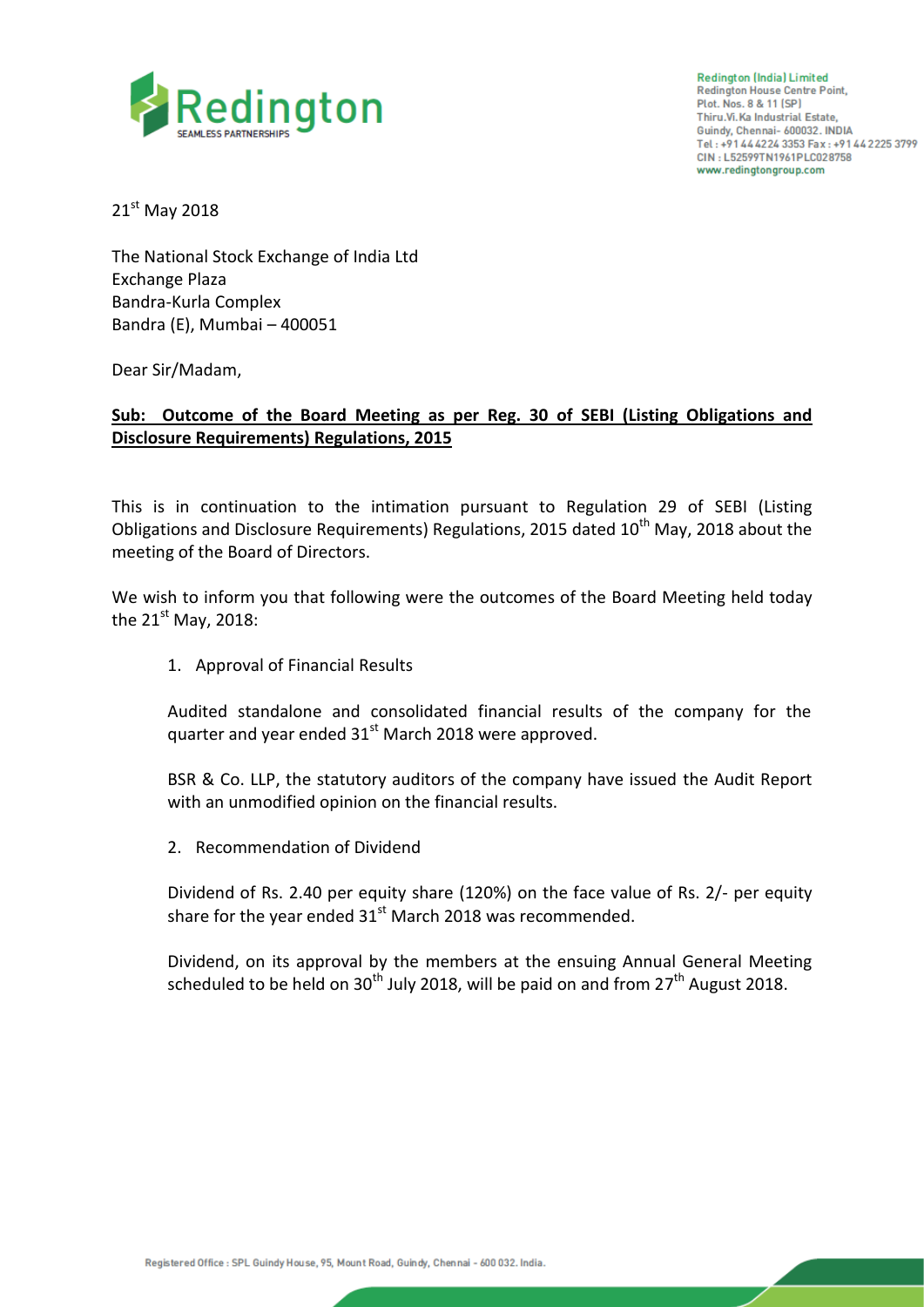

3. Book Closure & Annual General Meeting

Register of Members and Share Transfer Books of the Company would be closed from Tuesday,  $24<sup>th</sup>$  July 2018 to Monday 30<sup>th</sup> July 2018 for the purpose of payment of Dividend and Annual General Meeting to be held on 30<sup>th</sup> July 2018.

4. Appointment of Mr. B. Ramaratnam as an Independent Director

Upon recommendation from the Nomination Remuneration Committee, Appointment of Mr. B. Ramaratnam (DIN: 07525213), a Non-executive director of the Company as an Independent director for a term of 5 years from  $21^{st}$  May, 2018 to  $20^{th}$  May, 2023, was approved.

The said appointment is subject to the approval of the members at the ensuing Annual General Meeting.

The relevant details with regard to the appointment are given under Annexure - A to this communication.

The meeting of the Board of Directors commenced at 1.30 P.M and concluded at 4.00 P.M.

Thanking you, Yours truly,

M. Muthukumarasamy Company Secretary.

Cc : BSE Limited Floor 25, Phiroze Jeejeebhoy Towers, Dalal Street, Mumbai – 400 001